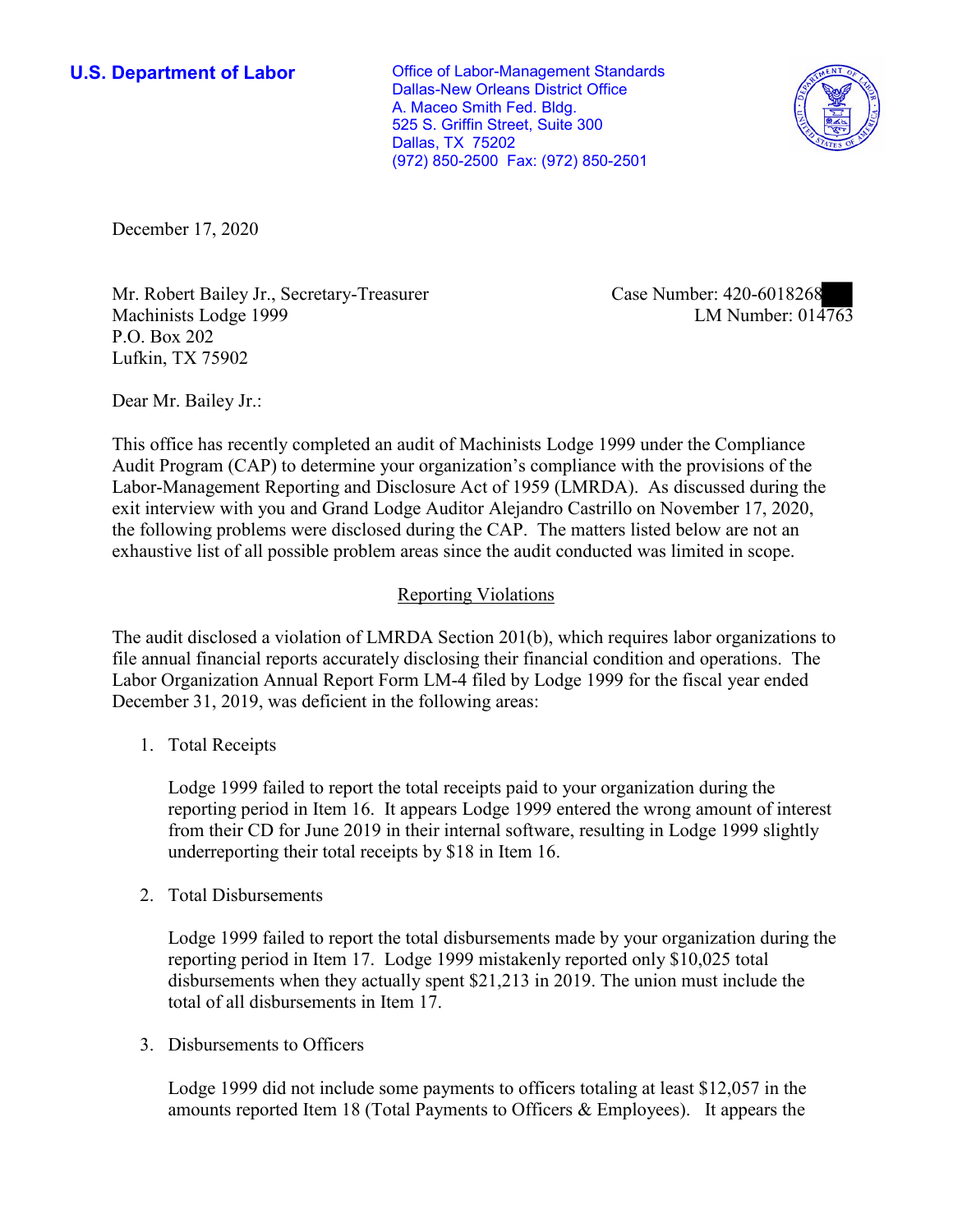union erroneously failed to report the total amount paid to officers including salary, lost wages, and reimbursements.

 Officers & Employees). A "direct disbursement" to an officer is a payment made to an officer in the form of cash, property, goods, services, or other things of value. An "indirect disbursement" to an officer is a payment to another party (including a credit a union check issued to a hotel) or for transportation by a public carrier (such as an The union must report most direct disbursements to Lodge 1999 officers and some indirect disbursements made on behalf of its officers in Item 18 (Total Payments to card company) for cash, property, goods, services, or other things of value received by or on behalf of an officer. However, indirect disbursements for temporary lodging (such as airline) for an officer traveling on union business should be reported in Item 17 (Total Disbursements).

4. Failure to File Bylaws

 2013, but did not file a copy with its LM report that year. The audit disclosed a violation of LMRDA Section 201(a), which requires that a union submit a copy of its revised constitution and bylaws with its LM report when it makes changes to its constitution or bylaws. Lodge 1999 amended its constitution and bylaws in

Lodge 1999 has now filed a copy of its constitution and bylaws.

 On November 18, 2020, Lodge 1999 filed an acceptable amended LM-4 for the fiscal year ended December 31, 2019.

## Other Violation

Overpaid Lost Wages

The pay rates President Wendell Sowell, Chief Steward Kerroy Thomas, and Trustee Wendell Turner Jr. claimed were slightly different than their employer hourly rate resulting in slight underpayments or overpayments.

On January 8, 2019, April 9, 2019, May 14, 2019, June 11, 2019, July 18, 2019, September 10, 2019, and November 12, 2019, President Sowell claimed 2 hours of lost time when he lost less than 2 hours from work resulting in an overpayment of 4.85 hours.

In order to prevent future incorrect lost wage payments, OLMS recommends that union officers/representatives start turning in time and attendance records from their employer with their lost time vouchers that confirm their pay rate and the time they lost from work.